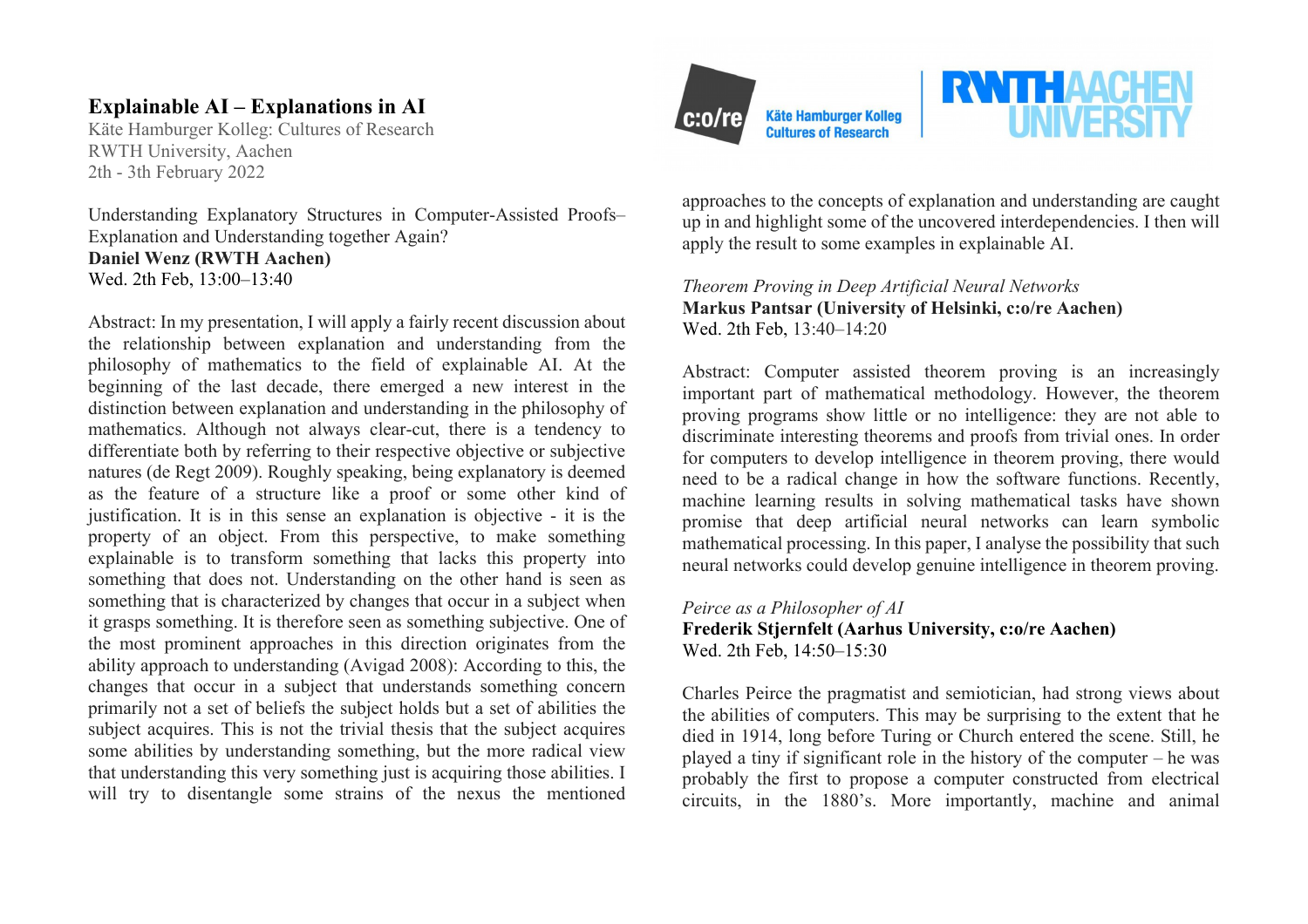intelligence provided a constant comparative backdrop to his reflections on the characteristics of human cognition.

# *Machine Learning - An Emerging Experimental Culture in Science* **Gabriele Gramelsberger (RWTH Aachen University & c:o/re Aachen)**

Thur. 3th Feb.,10:30–11:10

Abstract: Since a few years machine learning (ML) algorithms are invading science, tremendously changing the style of research. Considering what research has experienced in the 1970s and proliferating in the 1990s about numerical experiments based on computer simulation the current situation is comparable: a new experimental culture is emerging. However, it is a computational culture using a new form of computational experiments based on artificial neural networks. The paper takes a closer look to this new experimental culture in case of material science.

#### *Explainability in Reinforcement Learning*

**Lincoln V. Schreiber, Gabriel de O. Ramos (Universidade do Rio dos Sinos, UNISINOS), and Ana L. C. Bazzan (Universidade Federal do Rio Grande do Sul)** Thur. 3th Feb.,11:10–12:00 Contribution in two parts. A video and a talk by Ana L.C. Bazzan

### Part I: *Explainable AI for Traffic Signal Control*

Authors and Presenter: **Lincoln V. Schreiber, Gabriel de O. Ramos and Ana L. C. Bazzan**

Abstract: Artificial intelligence systems are increasingly becoming part of our daily lives and have been shown to outperform humans in a range of complex tasks. However, most machine learning (ML) models can be seen as black boxes, making it challenging to explain why or how they came to specific conclusions. Consequently, when employing ML models, one needs to consider the model interpretability vs. performance trade-off. In fact, the widespread adoption of ML in the real world has accelerated research on Explainable Artificial Intelligence (XAI), which focuses on bringing transparency and interpretability to AI models. In this talk, we present an overview of XAI, focusing on different explainability approaches. Finally, we discuss a case study on XAI applied to traffic signal control.

# Part II: *XRL: Not as Critical as XAI ?* **Ana Bazzan**

Abstract: Machine learning techniques can be classified in three categories: supervised learning, unsupervised learning, and reinforcement learning (RL). While these three are often mixed (e.g., the use of artificial neural network (ANN) for function approximation in RL or clustering methods to improve classification or to cluster RL experiences), here I focus on ANN and RL. The former is being criticized for being a "black box" and thus opaque to humans, even to experts in a given application or domain. Currently, this is motivating an agenda on explanaible AI (XAI). On the other hand, pure RL (i.e., when RL techniques are not combined with ANN) are able to create a model that is more accessible to humans. This is due to the fact that an agent that uses RL ends up learning a policy (a model) that maps states to actions. Although a policy cannot always be traced to the history of interactions that has led to it, it is nevertheless less opaque to human experts in the sense that it quantifies the value of a state-action pair.

#### *Absolute Limits of Mathematical Modeling in AI* **Jobst Landgrebe (Cognotekt, Cologne)** Thur. 03th Feb.,13:30–14:10

Abstract: Three questions are of central interest when thinking about AI: